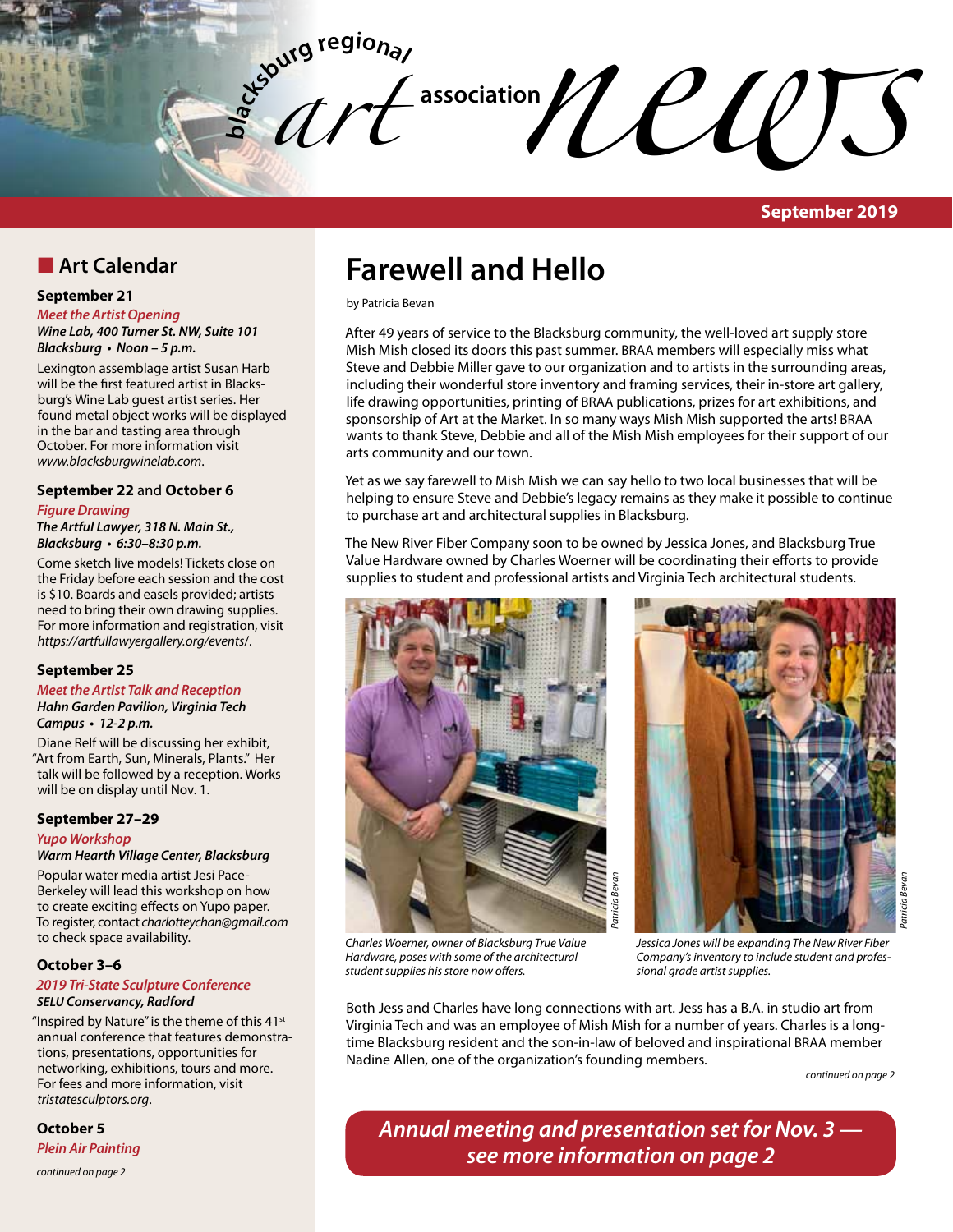# **n Calendar** *continued from page 1*

#### **Sinkland Farms, Riner • 10 a.m. – 5 p.m.**

Plein air painters are invited to take part in the Sinkland Farms Pumpkin Festival. BRAA member Phil Ramsey will be painting from 2–5 p.m. Artists are invited to set up for their painting pleasure, but expect to be part of the festival atmosphere. See page 4 for more opportunities at Sinkland Farms.

#### **October 9** and **November 6**

#### *Art Parties*

*The Artful Lawyer, 318 N. Main St.,*  **Blacksburg • 7–9:30 p.m.** 

Come paint Frida Kahlo style on Oct. 9! Salvidor Dali will be the style theme on Nov. 6. Cost is \$30 including supplies. Register at *https://artfullawyergallery.org/events*/.

#### **October 11** and **November 8**

**BRAA Monthly Lunch and Art Spot Bull and Bones, First and Main, Blacksburg • 11:30 a.m. – 1:30 p.m.** 

Join your fellow members for lunch, hear the featured speaker's Art Spot, and share news about the latest art happenings. In October, Gerri Young will be sharing experiences from her art-themed trip to Cuba.

#### **October 12**

#### **Meet the Artists' Reception**

### **Floyd Center for the Arts, 220 Parkway Lane South, Floyd • 5–7 p.m.**

This annual exhibit of new works by area artists features a variety of media and subjects. The exhibit will be displayed until November 30.

### **October 16**

#### **Reception, Fiber Exhibit**

*The Artful Lawyer, 318 N. Main St., Blacks***burg • 5:30 p.m.** 

Come check out the latest Whet Your Palette exhibit where artists creatively express themselves through their fiber work. The exhibit will be displayed until December 18.

#### **October 25–27**

# **Blue Ridge Potters Guild Show and Sale**

**Patrick Henry High School, Roanoke • Friday, 6:30–9 p.m., Saturday, 10 a.m. – 6 p.m., Sunday, 12 noon – 4 p.m.**

This 20<sup>th</sup> annual show and sale is the largest all-pottery show in Virginia and features a wide range of work. More than 70 guild members will display and sell their works. For more information, visit *https://www.blueridgepotters.com/*.

### **October 26–27**

**Botetourt Open Studios Botetourt County • Saturday, 10 a.m. – 5 p.m. and Sunday, 11 a.m. – 5 p.m.**

Visit scenic Botetourt County in this self-

# **Nov. 3 annual meeting to feature portraiture talk**

BRAA's annual meeting is slated for 2:00 p.m. on Sunday, Nov. 3 at the Hahn Garden pavilion at Virginia Tech. Margaret Hancock from the Virginia Museum of Fine Arts will be the featured speaker. Her talk will be followed by a short business meeting including election of next year's BRAA officers.

Hancock will be presenting "Face Value: Portraiture in American Art." This subject ranges from folk to classical and from realism to impressionism. Hancock will delve into these stylistic variances with a visual exploration of painted portraits of Americans by Americans. Works in significant portrait collections across America will be explored, including the Metropolitan Museum of Art, the Pennsylvania Academy of Art, and the Virginia Museum of Fine Arts.

Margaret Hancock is an art and design educator for the Virginia Museum of Fine Art in Richmond. She is a professional writer in the art and philanthropy world. She holds an M.Ed from the University of Virginia and a B.A. in Art History from Duke University.

# **farewell** *continued from page 1*

As Charles and Jess developed their new business plans Steve offered invaluable assistance to them, providing information about supplies, suppliers and sales data, as well as first dibs on display fixtures.

Charles has architecture student supplies in stock now (including knives, glues, tapes, boards, pens, leads, measuring implements and sketch pads) and will be adding more and new items as needs arise. Jess will be expanding The New River Fiber Company space in the next couple of months to include the building area on the corner of Main and Roanoke Streets. This new part of the shop, which will have its own entrance, will offer painting, drawing, printmaking, ceramics and sculpture supplies, with both student and professional grade options in each supply category. Some office supplies also will be offered. In addition, both stores will be coordinating specific supplies with the needs of students in Virginia Tech art and architecture courses.

Blacksburg is so very lucky to have been home to Mish Mish for 49 years and to now have two local businesses that will be carrying on the vision that Steve and Debbie began so many years ago.  $\blacksquare$ 

*The following excerpt was written by Gerri Young and read during a tribute to Steve and Debbie Miller on Sept. 5 —*

#### **Mishmish is the Arabic word for apricot**

It is also the name of the well-loved art supply store which served Blacksburg for 49 years. Using the fuzzy round fruit's name as a kicking off point, let me give you this:

A - is for always open. Steve and Debbie did not set hours to suit themselves, they set hours to suit the students they were there to serve and the rest of us benefitted from it.

P - is for patient. Steve always had that smile on his face, a pleasant demeanor and a plethora of plentiful, perfect stuff to meet every artistic need.

R - is for returning. Customers always returned, especially in the midst of crisis when halfway through a project. Mish Mish was full of personal service to help customers get exactly what they needed without waiting for Amazon to deliver.

I - is for independent. It is tough to be independent in the world of bigger and bigger art supply chain stores.

C - is for caring. They cared about the artists, young and not so; professional and striving; 2D and 3D, metal and paper and photographic and pencil and everything in between.

O -is for outstanding. That says it all.

T - is for thank you from all the artists who ever walked in your door. Your spirits will long remain in Blacksburg and beyond in the DNA of every piece of art nourished by the place called Mish Mish. You will be missed!



*Margaret Hancock will be the featured speaker at BRAA's annual meeting on Nov. 3.*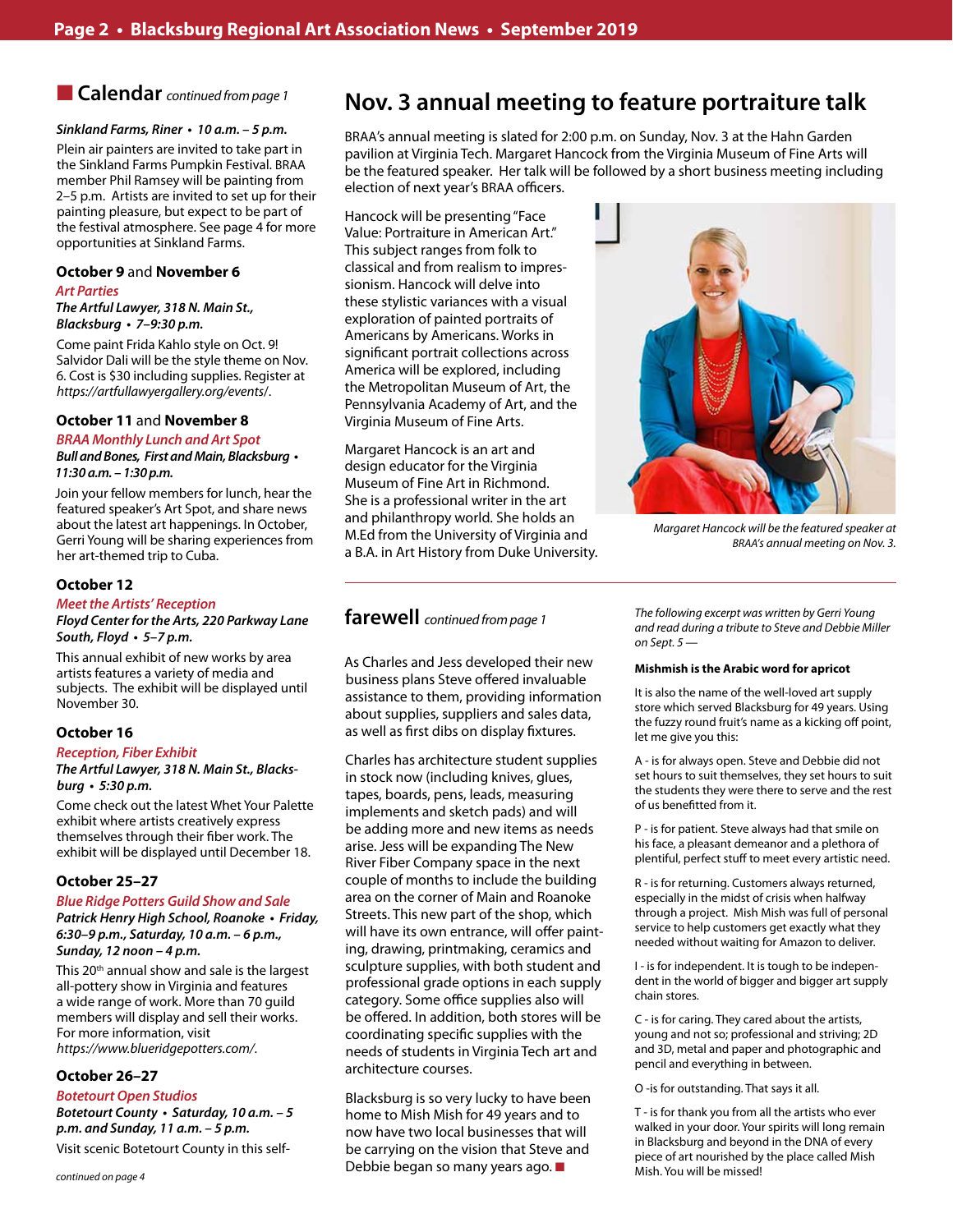

# *gifts. It was so unexpected to receive so many gifts and best wishes. The lovely book of the New River Valley is a great way to see all the artworks of so many friends and customers, and we will treasure it always. A special thanks to Gerri and her painting of the store front. We will miss our customers, but now we hope to have the time to go to art events and see our friends.*

*Thank you all, and we will see you soon at an Art Walk or opening.*

*Sincerely, Steve and Debbie*

# **Attention Exhibiting Artists**

The deadline for submitting requests for exhibiting space in BRAA Community Galleries in 2020 is Friday, October 4. The submission form can be found at *Blacksburgart.org*. Use the Gallery tab where you will find the tab for 2020 Gallery Exhibition Registration form. Print and complete the form and mail to P. O. Box 525, Blacksburg, VA 24063. We have 14 Community Galleries so there are many opportunities to show your work. Contact Jeanette at *bowkerlj@comcast.net* if you have questions.

# **Workshops by members**

In addition to the BRAA-sponsored Yupo workshop on Sept. 27–28, member **Jesi Pace-Berkeley** will be teaching intermediate alla prima watercolor for Virginia Tech's Lifelong Learning Institute beginning Oct. 4. For more information, visit *www.cpe.vt.edu/lifelonglearning*.

**Betty Moore** will be teaching Expressive Landscapes in Watercolor on October 1 and October 2, 9:30 a.m. – 12:30 p.m. at the Blacksburg Recreation Center. She will also be leading the Art Lover's Club at the center on Tuesday mornings from October 8 – December 17. For fees and registration, visit *www.blacksburg.gov/recreation*, or call 540-443-1100, or visit the center on Patrick Henry Drive. For questions, email Betty at *kmoore48@verizon.net*.

# **New Members**

A hearty welcome to new BRAA members **Rita Mayer** and **Tom Reisinger**!

# n **Kudos**

**Joanna Sunshine** had two pieces, "Entanglement" and "The Branch" accepted in the National Juried Fiber Art Exhibit at the Bower Center for the Arts.

Pat Bevan's pastel, "Blue Lightening," was accepted in the Pastel Society of North Carolina's Online International Exhibit.

"Mother of Pearl" by **Ruth Lefko** won an Award of Excellence at the Central Virginia Watercolor Guild exhibition at the McGuffy Art Center in Charlottesville.



*Ruth Lefko with awarded "Mother of Pearl."*

#### **Now Showing Farewell Mish Mish**

The painting at left by Gerri Young was presented to Steve and Debbie Miller at a farewell event held at The Artful Lawyer on September 5.

Following is a message from Steve and Debble.

*To all our friends in BRAA,*

*We would like to thank all our friends in BRAA for the wonderful retirement party and* 

**Dave Angle**, Virginia Tech Women's Center

**July 15 – October 15** (except where indicated otherwise)

**Patricia Bevan**, Shaheen Law Firm, Blacksburg

**Patricia Bolton**, Brown Insurance, Blacksburg

**Charlotte Chan**, Zeppoli's, Blacksburg

**Riley Chan**, Blue Ridge Cancer Care, Blacksburg

**Paula Golden**, Pointe West Management, Blacksburg, Montgomer Museum, Christiansburg (thru Oct.)

**Teri Hoover**, First Bank & Trust, Christiansburg

**Ava Howard**, Main Street Inn, Blacksburg

**Ruth Lefko**, American National Bank (formerly HomeTown Bank), Christiansburg

**Susan Lockwood,** Holtzman Alumni Center Gallery, Virginia Tech (thru Jan. 31)

**Larry Mitchell,** Montgomery Museum, Christiansburg

**Sally Mook,** The Artful Lawyer BRAA Gallery, Blacksburg

**Betty Moore,** Long and Foster, Blacksburg

**Nancy Norton**, See Mark Optical, Blacksburg

**David Pearce**, Blacksburg Transit

**Diane Relf**, Virginia Tech Women's Center

**Karen Sewell**, Glade Church, Blacksburg

**Joanna Sunshine**, Alexander Black House, Blacksburg (thru October 12)

*"I have already settled it*  **for myself so flattery and criticism go down the same drain and I am quite free."**

 *~* **Georgia O'Keeffe**